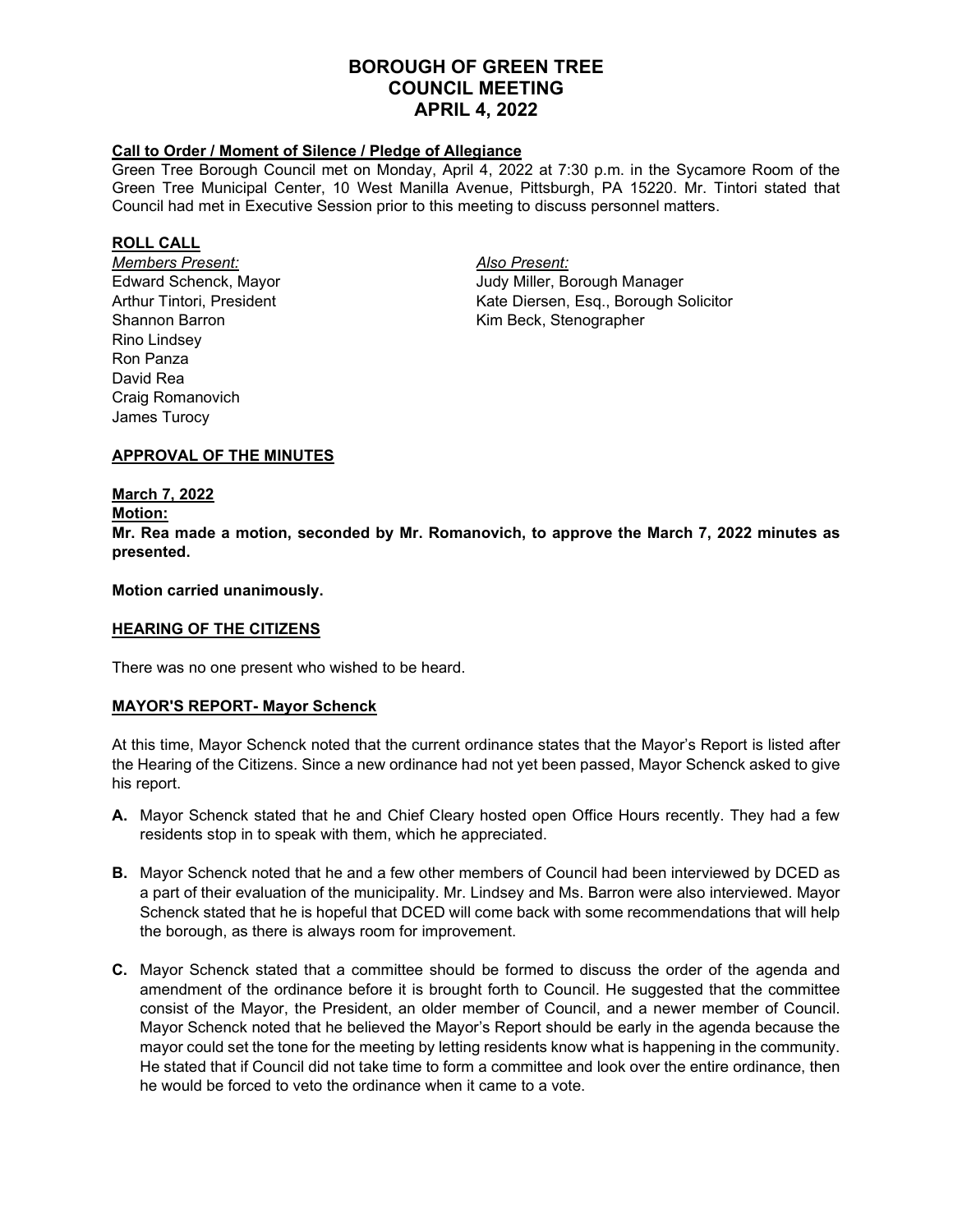Mr. Rea asked if the members of Council would be doing their General Report during their Committee Business Reports since the ordinance had not yet been passed. Mr. Tintori suggested that they continue following the agenda as it was presented for this meeting. Ms. Diersen stated that since the order of the agenda was not in the charter, and all the information was still being presented to the public, then there was no issue with the presented agenda from a legal standpoint. Ms. Miller suggested that following the agenda as it was presented would make the meeting less confusing for everyone to follow.

## **Motion:**

**Mr. Lindsey made a motion, seconded by Mr. Turocy, to follow the agenda as it was presented for tonight's meeting.**

## **Motion carried unanimously.**

Mr. Turocy suggested that the agenda and ordinance be addressed at the next Finance and General Policy meeting. Mayor Schenck asked if he would be able to attend the meeting. Mr. Turocy said that he was invited to attend.

## **COMMITTEE BUSINESS REPORTS**

## **A. Finance and General Policy – Mr. Turocy**

**1. Motion:**

**Mr. Turocy made a motion, seconded by Mr. Lindsey, to ratify the actions of the Borough Manager in paying the March 2022 invoices from the General Fund totaling \$66,166.04; Farmers Market totaling \$820.00; Payroll Account totaling \$304,103.92; and Educational Service Agency totaling \$7,156.73.**

**Motion carried unanimously.**

**2. Motion:**

**Mr. Turocy made a motion, seconded by Mr. Lindsey, to approve payment of the April 2022 invoices from the General Fund totaling \$96,267.31; Sanitary Sewer Maintenance Fund totaling \$4,397.96; and Bond Fund totaling \$32,907.88.**

Mr. Rea asked why the Borough was paying a retainer fee to Gateway Engineers. Ms. Miller explained that the retainer fee was for Gateway Engineers to store records for the Borough. It is her understanding that Gateway Engineers technically owns the files, and the Borough pays a lease to store the files with the company.

Mr. Rea asked why there were two similar payments made to Advent, the Borough's IT company, in the same month. Ms. Miller explained that the IT charge was split between the Administrative Office and the Police Office, as they are billed separately.

## **Motion carried unanimously.**

## **3. Ordinance #1870**

**Amending Sections of Chapter 28, Council.**

## **Motion:**

**Mr. Turocy made a motion, seconded by Mr. Lindsey, to table Ordinance #1870 for further review by the Finance and General Policy committee.**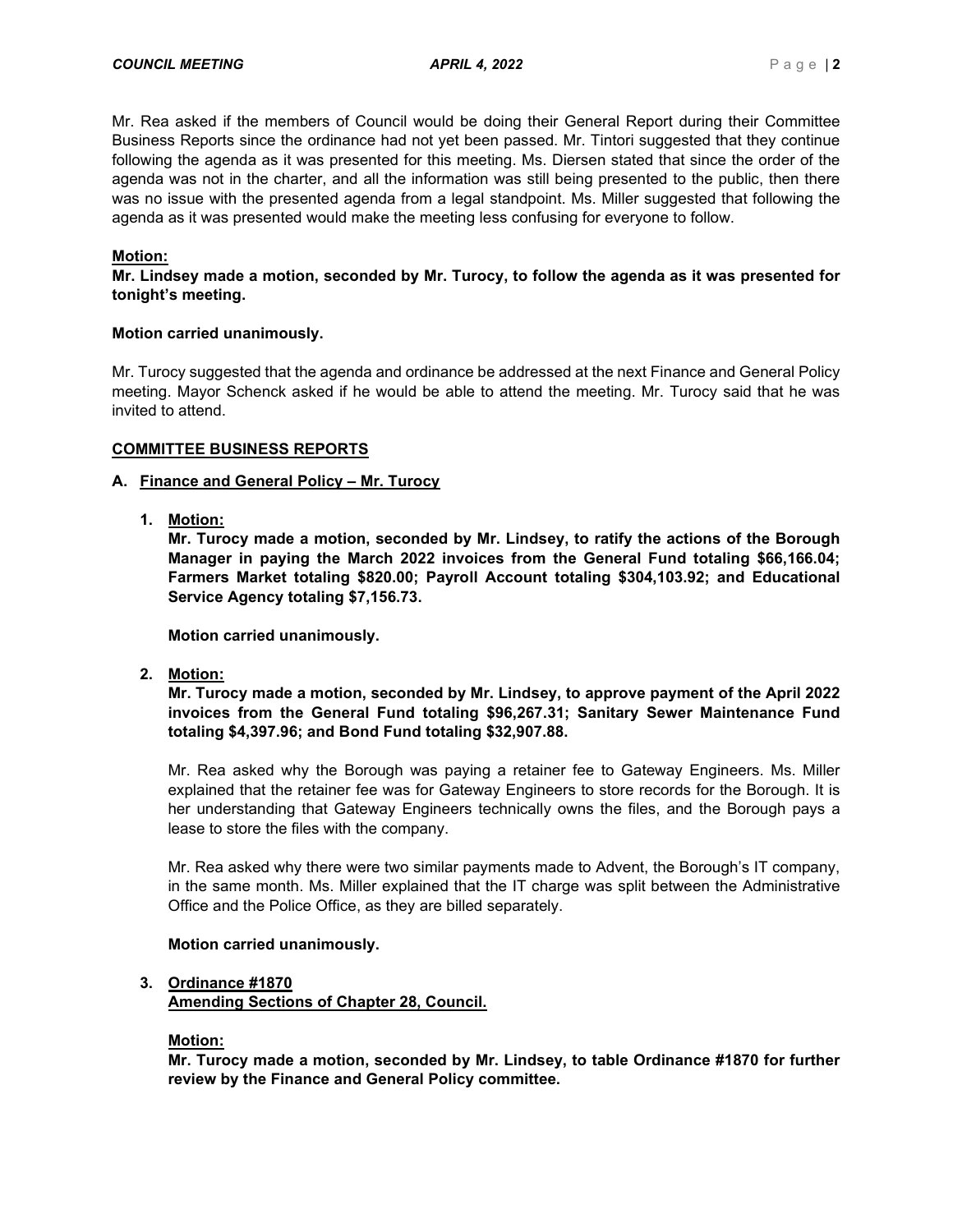Mr. Panza stated that he felt that Mayor Schenck had come up with a good idea to have the President, Mayor, a newer member of Council, and an older member of Council form a committee and discuss the changes to the agenda. Mr. Lindsey suggested having Mr. Tintori decide the committee. He stated that he felt that this topic did not fall under any of the current standing committees and should be an Ad Hoc Committee. Mr. Turocy noted that the Finance and General Policy Committee fit the description that Mayor Schenck had regarding committee members. Council continued discussing the criteria of various committees.

#### **Motion carried unanimously.**

#### **B. Planning and Zoning – Mr. Rea**

#### **Public Hearing for Zoning Ordinances**

Ms. Diersen stated that Council had two zoning ordinances that were up for consideration at this meeting. She noted that because they are zoning ordinances, they are governed by the Municipal Planning Code, as well as Borough Ordinances, which both have specific requirements. The requirements included being advertised twice in advance of tonight's meeting, reviewed by County Planning, and that they were extensively reviewed by the Borough's Planning Commission.

The first ordinance on the agenda is an amendment, updating the zoning use table and making sure that the Borough has the appropriate definitions for all the terms in the zoning ordinance. There was recently a full amendment to the zoning ordinance, so this gave the Borough the opportunity to make some necessary clarifications.

The second ordinance on the agenda is regarding public storage containers and dumpsters, and how those are regulated and permitted by the Borough.

Mr. Tintori opened the Public Hearing to anyone who had questions about the proposed ordinances.

## **Cheryl Bakin, Green Tree Planning Commission Chair, 884 Greentree Rd**

Ms. Bakin stated that when the Planning Commission submitted the Dumpster and Portable Storage Container Ordinance for consideration by Council, they had not included the fees within the ordinance. The Planning Commission had suggested they go on a separate fee schedule, so that every time fees were adjusted, there would not be a need to re-write the ordinance. She noted that when the ordinance was returned to her, the fees had been added to the actual ordinance. She suggested, on behalf of the Planning Commission, that Council consider including the fees in the fee schedule rather than in the ordinance.

Ms. Miller stated that the fees were added to the ordinance rather than the fee schedule, because she did not want to pass an ordinance that referenced a fee schedule that did not include the related fees. She said that the fee schedule was in the process of being updated because there were several fees that needed to be brought up to date. Ms. Diersen recommended amending the language in the ordinance to read "or as set by resolution by Borough Council". She said that if that sentence was added to the ordinance, it would set the initial fee in the ordinance, but would allow Council to amend the fee going forward.

Mr. Rea stated that the ordinance needed to be changed to create a separate definition for the term "Portable Storage Container," as it was currently listed under the definition of "Dumpster" and should be separated.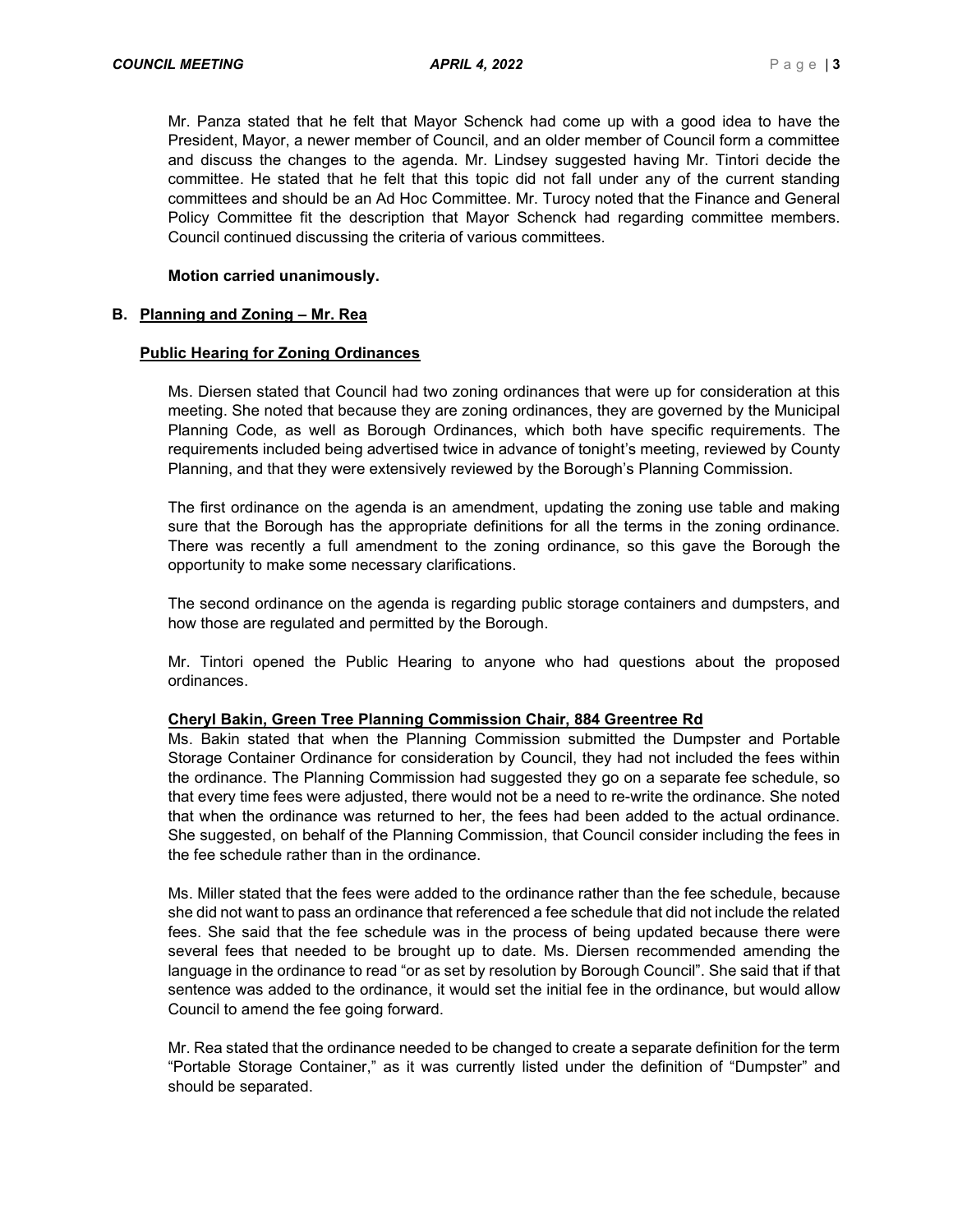With no other questions or comments, Mr. Tintori closed the public hearing.

## **1. Ordinance #1868**

**Amending Chapter 420 of the Green Tree Codified Ordinances, by updating Table 3.1 and adding/removing supplemental regulations in accordance with the Solicitor's correspondence dated February 13, 2022.**

**Motion:**

**Mr. Rea made a motion, seconded by Mr. Turocy, to pass Ordinance #1868, amending Chapter 420 of the Green Tree Codified Ordinances.**

## **Roll Call Vote:**

| Mr. Rea        | Yes        |
|----------------|------------|
| Mr. Romanovich | <b>Yes</b> |
| Mr. Turocy     | <b>Yes</b> |
| Ms. Barron     | <b>Yes</b> |
| Mr. Lindsey    | <b>Yes</b> |
| Mr. Panza      | <b>Yes</b> |
| Mr. Tintori    | Yes        |

**Motion carried unanimously.**

## **2. Ordinance #1869**

**Amending §420-14 of the Green Tree Codified Ordinances to set forth a definition, fee, and regulations for Dumpsters and Portable Storage Containers in accordance with the Planning Commission's correspondence dated February 2, 2022.**

# **Motion:**

**Mr. Rea made a motion, seconded by Mr. Romanovich. to pass Ordinance #1869, amending §420-14 of the Green Tree Codified Ordinances to set forth a definition, fee, and regulations for Dumpsters and Portable Storage Containers, and also making the change of adding the resolution to refer to the fee schedule and creating a separate definition for a portable storage container.**

# **Roll Call Vote:**

| Mr. Rea        | Yes        |
|----------------|------------|
| Mr. Romanovich | Yes        |
| Mr. Turocy     | Yes        |
| Ms. Barron     | Yes        |
| Mr. Lindsey    | <b>Yes</b> |
| Mr. Panza      | Yes        |
| Mr. Tintori    | Yes        |

**Motion carried unanimously.**

## **C. Public Safety/Public Safety Equipment – Mr. Lindsey**

**1. Ordinance #1871**

**Amending and accepting the revisions to the Green Tree Borough Police Department Policy 300, Use of Force, in accordance with the Police Chief's Correspondence dated March 28, 2022.**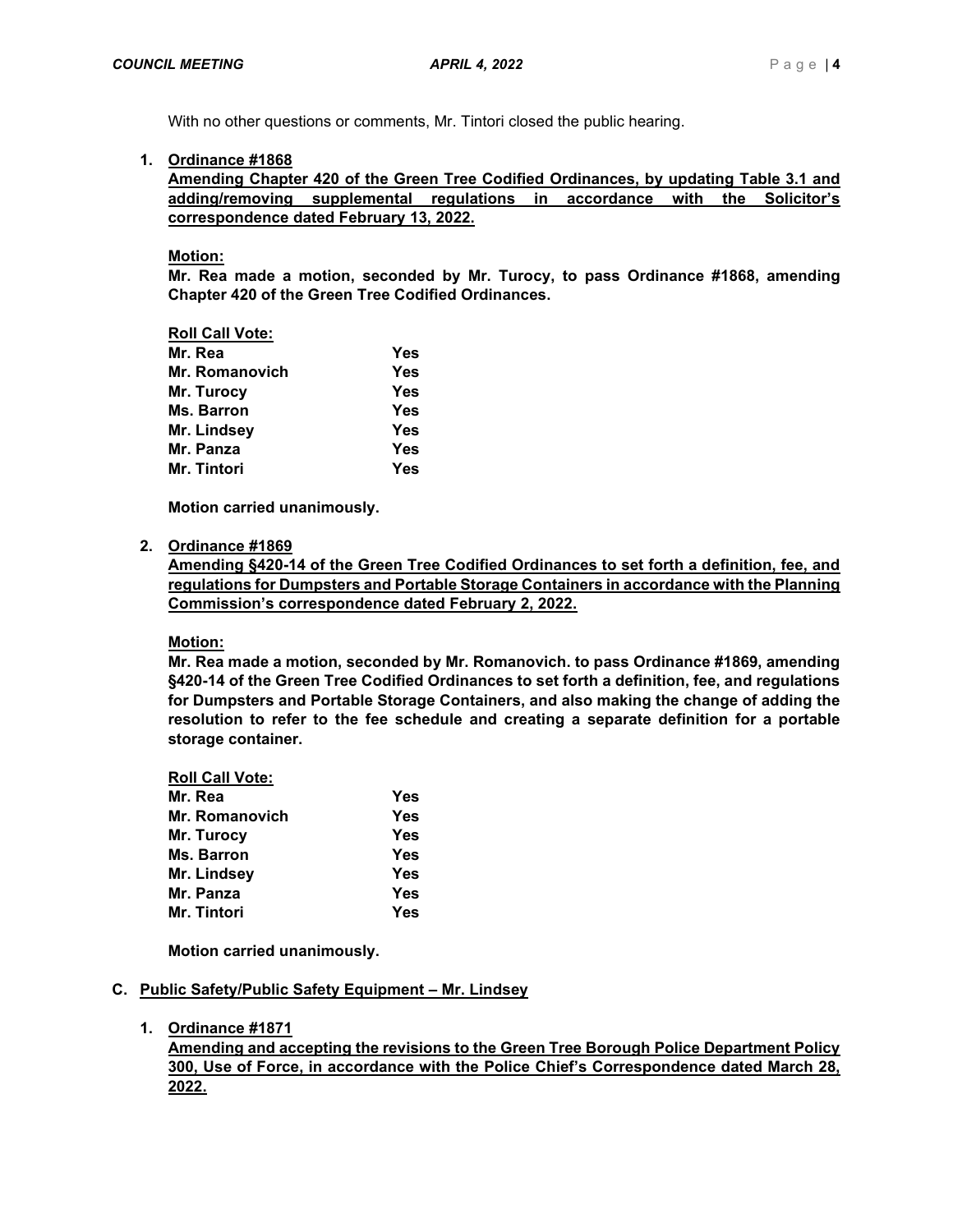Mr. Lindsey stated that the revision and adoption of an updated Use of Force Policy had been seen by the committee, the union, and everybody involved, including the Solicitor.

## **Motion:**

## **Mr. Lindsey made a motion, seconded by Mr. Rea, to pass Ordinance #1871, approving and adopting Policy 300, Use of Force, as part of the Police Manual of the Green Tree Borough Police Department.**

Mr. Rea asked if the Use of Force Policy was to be followed regardless of another jurisdiction's policy. Mr. Lindsey stated that the Green Tree Police Officers would be held accountable, regardless of what jurisdiction they were currently in. Mr. Rea asked if the Green Tree Police officers were required to report any use of force beyond what is acceptable in our policy, even if it involved another agency. Mr. Lindsey stated that he would need to get clarity from Chief Cleary, but that his understanding was that the officers were bound to report. Council continued discussing the wording of the ordinance. Ms. Diersen stated that she had followed up with the Chief regarding a similar question about the change in policy to intervene, and that he had noted that this ordinance would be bringing the Borough in line with the DA's model policy.

#### **Roll Call Vote:**

| Mr. Lindsey    | <b>Yes</b> |
|----------------|------------|
| Mr. Panza      | <b>Yes</b> |
| Mr. Rea        | <b>Yes</b> |
| Mr. Romanovich | <b>Yes</b> |
| Mr. Turocy     | <b>Yes</b> |
| Ms. Barron     | <b>Yes</b> |
| Mr. Tintori    | <b>Yes</b> |

## **Motion carried unanimously.**

2. Mr. Lindsey stated that the next item on the agenda was an execution of a Memorandum of Understanding concerning the review of police video. He said that when an accident occurs, it is currently the police department's responsibility to look at the footage before giving it to the DA, so this would cut out the go-between and make the DA's office responsible for watching the video. Mr. Tintori explained that over the past couple of years, Council had been challenging Chief Cleary to update several of their policies, and that this is one of those updated policies.

## **Motion:**

**Mr. Lindsey made a motion, seconded by Mr. Romanovich, to authorize the execution of a MOU between the Borough of Green Tree and Allegheny County District Attorney's office regarding review of police video under Act 22.**

**Motion carried unanimously.**

## **D. Recreation Programming and Community Welfare – Mr. Panza**

**1. Motion:**

**Mr. Panza made a motion, seconded by Mr. Lindsey, to appoint Sarah Thurston and Christina Nocera to the Recreation and Community Activities Board for 3-year terms to expire on December 31, 2024.**

Mr. Tintori asked if the Recreation Programming and Community Welfare Committee had met and come to a consensus regarding these nominations. Mr. Panza stated that the candidates had been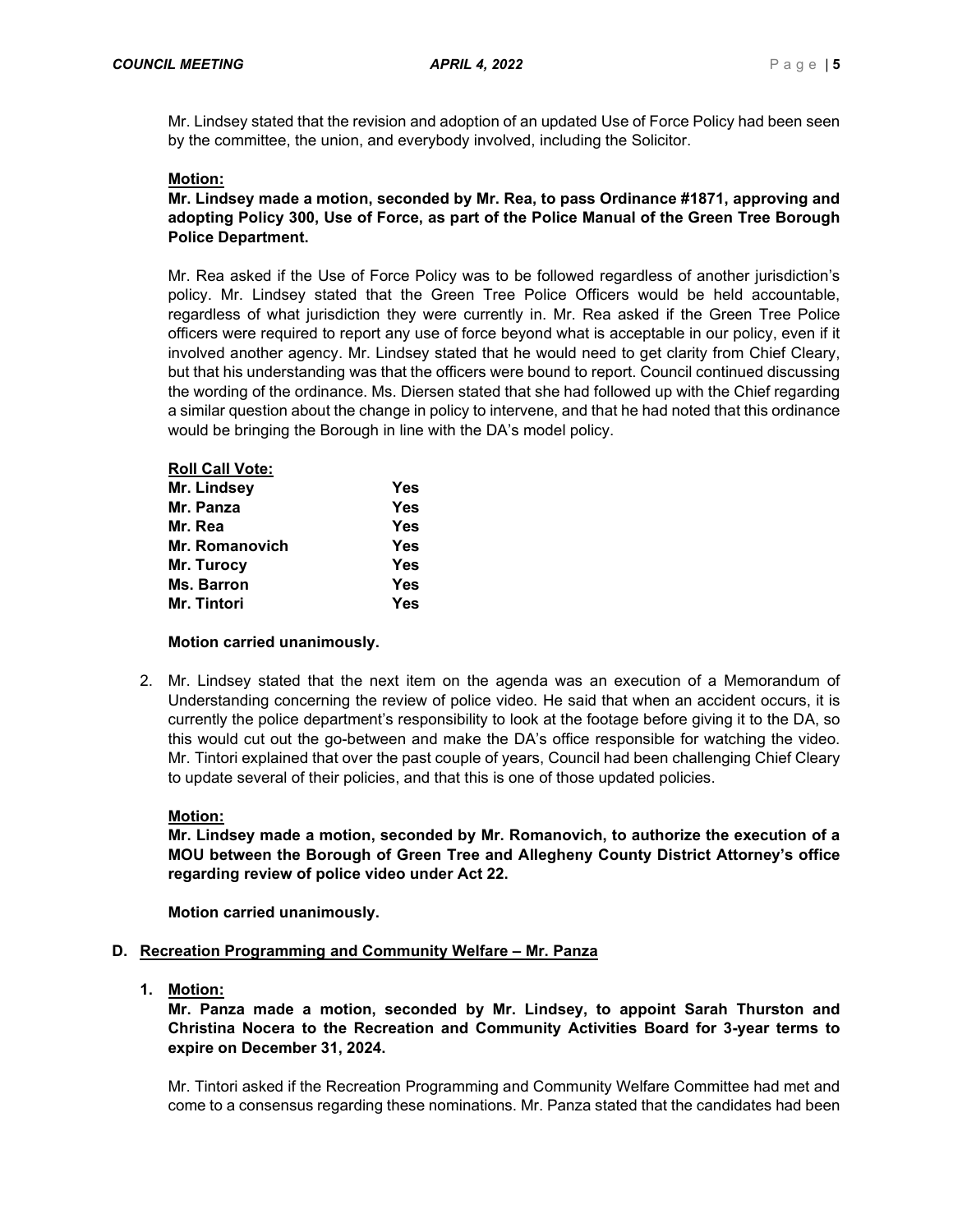interviewed during the Planning Commission and Zoning interviewing process, and that these candidates had the Recreation and Community Affairs Board selected as their first choice.

Ms. Barron asked if the candidates knew that they were being nominated at the Council meeting this evening. Mr. Panza stated that when they interviewed Ms. Thurston during the Planning Commission interviews, they had discussed the Recreation Board, and she had showed interest in being selected. Ms. Barron asked if a similar conversation had occurred with Ms. Nocera. Mr. Panza noted that he had not spoken to her directly, but that she had shown interest in being on the board when she submitted her application. Council continued discussing the two candidates, and whether they had been interviewed and spoken to regarding the commitment involved in volunteering on the board.

## **Motion:**

**Mr. Panza made a motion, seconded by Mr. Lindsey, to rescind his previous motion and to table the appointments to the Recreation and Community Activities Board.** 

**Motion carried unanimously.**

## **COMMITTEE CHAIR REPORTS**

## **A. Finance and General Policy – Mr. Turocy**

Mr. Turocy had nothing to report at this time.

## **B. Infrastructure – Mr. Romanovich**

**1.** Mr. Romanovich stated that the Borough had received a 120-day extension on the possibility of a lateral inspection ordinance, in lieu of other options that are available for the borough's consent order. This extension was granted by the Allegheny County Health Department.

# **C. Planning and Zoning – Mr. Rea**

- **1.** Mr. Rea announced that the Planning Commission had identified some omissions from the zoning ordinance that needed to be addressed. They will be going through the zoning code in the coming months and submitting the recommended changes to Ms. Miller and Ms. Diersen.
- **2.** Mr. Rea stated that the Planning Commission was having difficulty gathering necessary data from the census, due to the fact that Green Tree has fewer than 5,000 residents. Ms. Miller asked if they had been able to find any census data. Ms. Bakin, Planning Commission Chair, stated that they had very limited access to the census data, and the data wasn't broken down far enough to allow the Planning Commission to make comparisons to the data they had received from the 2010 census. Ms. Miller said she would reach out to local communities to see if they were able to access additional census data.
- **3.** Mr. Rea reported that Foster Plaza was 20-30% occupied at this time, which is far below the occupation rate before the pandemic started. He stated that some companies are re-negotiating their leases, which could lead to tax reduction requests. He suggested that Council consider a re-zoning of that district to be mixed-use. He said that if Council didn't have any objections, he would take the information to the Planning Commission and have them do further research on what the potential re-zoning would look like. Mr. Rea said that the Planning and Zoning Committee would work closely with the Planning Commission, but that this re-zoning was imperative to the vitality of Foster Plaza.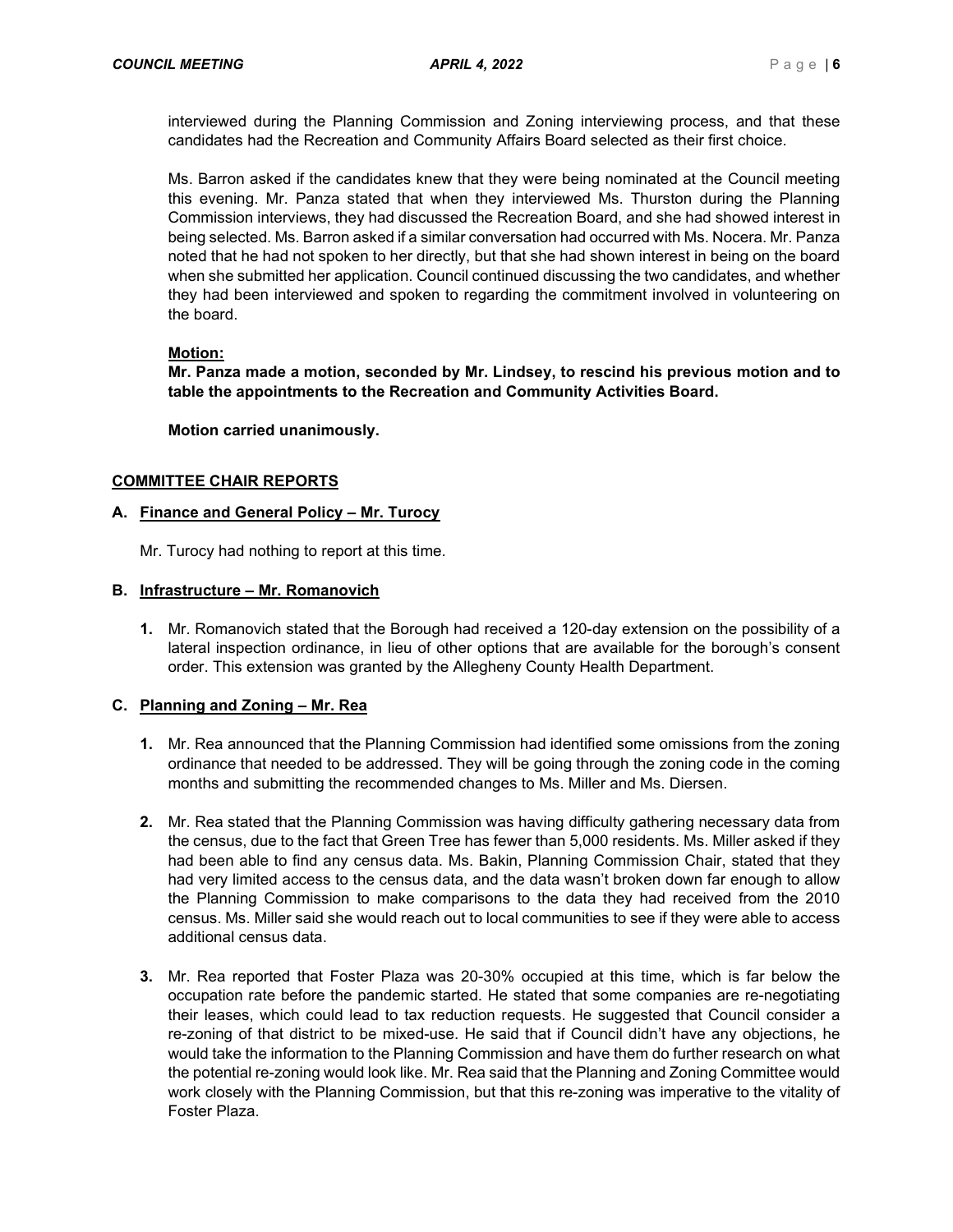## **D. Public Facilities and Equipment – Ms. Barron**

- **1.** Ms. Barron noted that The Hemlock II Baseball Field was re-seeded in the fall of 2021. As the re-seeding requires 12 months of full growth, the field will be out of circulation for the summer of 2022 season. The field will be monitored and re-evaluated in the Fall to ensure the grass is properly rooted this upcoming Fall.
- **2.** Upon inspection, it was made clear that the Wilson Park wall is in need of some rebuilding. There will be preparation and bid documents for this project, which should begin in the fall of 2022.
- **3.** Ms. Barron stated that the Public Works Department had begun preparations for the upcoming summer. Mechanism repairs have been happening and will continue as needed. Standard pool preparation, including painting and patching, will begin in the upcoming weeks as Green Tree prepares for the summer pool season.
- **4.** The Allegheny County Library Association launched a brand-new app in the past week, which has been a huge project between all the libraries in Allegheny County. Ms. Barron said that the new app will allow users to browse the catalog and put books on hold, among other things. She noted that one of the most amazing features of this app is that it will allow residents to check books out directly from their phone or smart device, rather than standing in line at the circulation desk. Ms. Barron said that this app can be used at all the public libraries across Allegheny County.

## **E. Public Safety/Public Safety Equipment – Mr. Lindsey**

- **1.** Mr. Lindsey asked if there was a COG report, as he did not see one listed on the agenda. Mr. Tintori said that Mr. Romanovich was the current COG representative and could give a report during his committee chair report if he had anything to announce. Mr. Romanovich stated that he was unable to attend the past month's COG meeting.
- **2.** Mr. Lindsey stated that he had sent an email to the members of Council concerning the hiring process for new police officers. He said that they were interested in altering the minimum requirements regarding college degrees and credits, which a lot of other communities have already done. He asked Council to give him any questions or concerns so he could pass the information along to the Civil Service Commission. He noted that if the Civil Service Commission was able to send a recommendation back to Council quickly, they would possibly need to schedule a second Council meeting in the month of April.
- **3.** Mr. Lindsey noted that the social room in the Fire Hall had been named the "Carlisle Social Hall" by resolution several years ago. He asked if the Borough could put a sign somewhere on the building to mark the name of the hall. Ms. Miller said she would look into getting a sign made for the social hall.

# **F. Recreation Programming and Community Welfare – Mr. Panza**

**1.** Mr. Panza stated that the Recreation committee had met to discuss the pool hours of operation and the pricing for this upcoming season. After looking at comparisons, it was recommended by the committee that the pool hours be extended until 8:00 pm, and that prices stay the same as they were last year. Mr. Panza said that he would like to open it up for discussion with the other members of Council.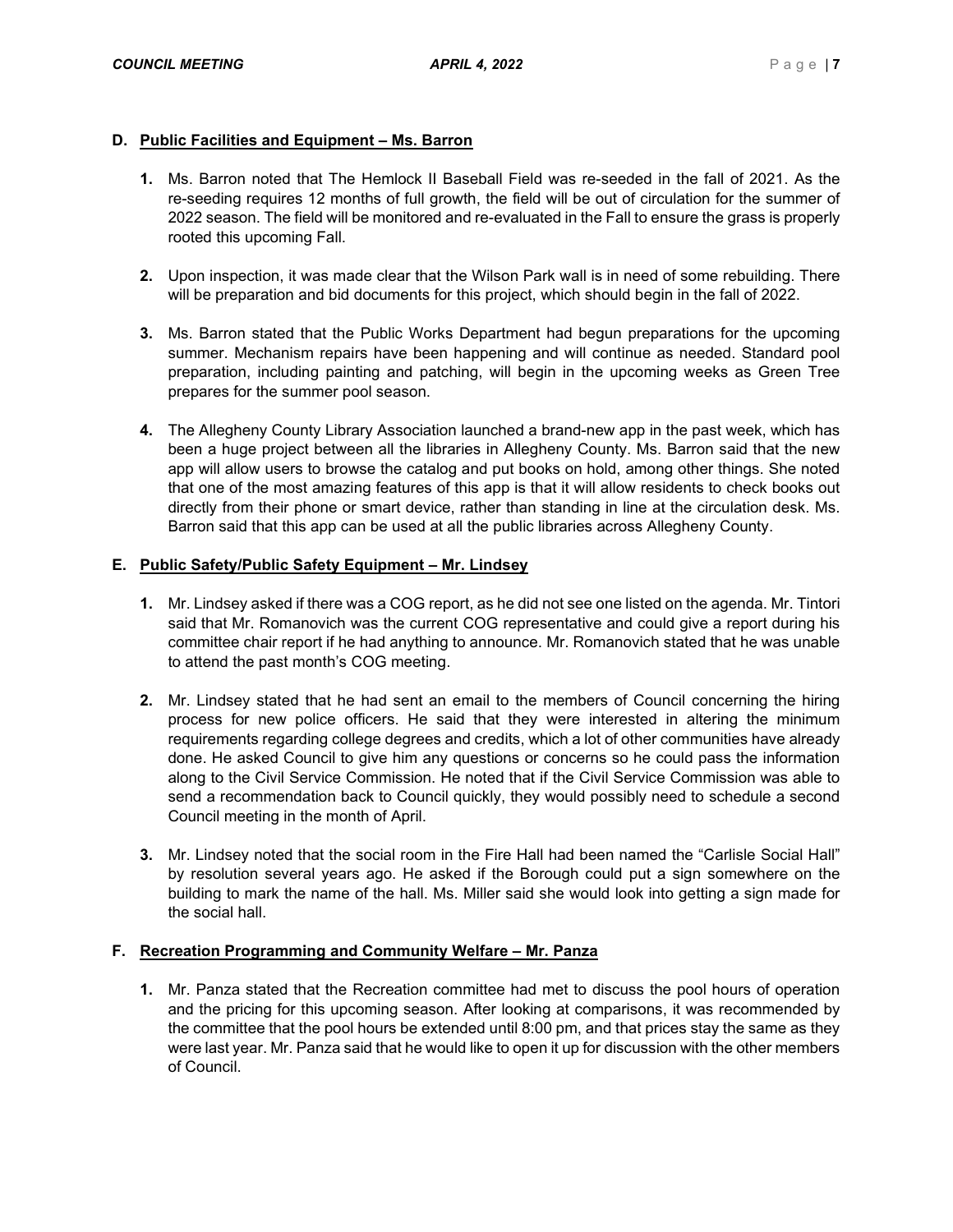Mr. Lindsey said he had a concern regarding the amount charged to rent the pool for the evening. He said that based on the cost of keeping the lights on and paying the lifeguards for extra hours, the Borough was most likely losing money for private rentals.

Ms. Barron asked if Council had considered allowing non-residents to have access to daily passes to the pool this year. Mr. Panza explained that non-residents were welcome to purchase a season pass if they were interested in using the Wilson Park Pool. Ms. Barron stated that with the non-resident season pass rates, the Borough was excluding many non-residents who don't have access to a pool in their neighborhood, but do not have the means or ability to purchase a season pass. She said that the pool should be a public pool that is open to all, not just Green Tree residents. Mr. Romanovich stated that the Wilson Park Pool is not a public pool, and that Council's responsibility was to the Borough's residents, first and foremost.

Mr. Panza noted that a non-resident could also come to the pool with a resident if a guest pass was purchased. Ms. Barron stated that there are many people who would like to come to the pool for the day but do not have residents that are able to take them to the pool. Council continued to discuss pool passes, and the overcrowding that used to occur when the pool was open for non-residents to buy daily passes.

Mr. Rea stated that there were other pools in the area that people outside of Green Tree could attend if they were looking for a public pool and were not interested in purchasing a season pass for the Wilson Park Pool. Ms. Barron noted that she was disappointed that Council would not consider opening the pool up to more members of neighboring communities. Mr. Panza suggested that if people in neighboring communities had an issue with their pool situation, they should be discussing the issue with their elected officials.

Ms. Barron said that there were a number of residents that would be disappointed to hear that the Borough would not be offering more options for non-residents. Mr. Panza suggested that if there were any major concerns that they should be brought up during the Hearing of the Citizens portion of the meeting in May before the fees were voted on, as Council is interested in doing what is best for the community.

Mr. Rea said that he had been asked if the Borough was considering re-instating the fee to allow pool users to leave their chairs overnight. Mr. Panza stated that he felt that the policy should be re-instated.

Ms. Miller asked if the pool was going to be open until 8:00 pm seven days a week. Mr. Rea stated that the pool hours would be contingent on staffing. Mr. Romanovich said that there were concerns from citizens regarding the later pool hours, because the swim team has their practices after the pool is closed. Mr. Panza noted that before the pandemic the pool was open until 8:00pm, so extending the hours should not be a major issue.

- 2. Mr. Panza stated that his committee would need to meet before the May Council meeting to discuss and interview the candidates for the Recreation Board.
- 3. Mr. Rea said that there has been some interest in re-instating the junior councilperson position. He asked if the junior councilperson fell under a specific committee. Mr. Panza stated that the position had been under the Recreation committee in the past. Mr. Rea noted that the position would need to be re-worked to create structure around the position, to ensure that the junior councilperson would have a purpose for attending Council meetings.